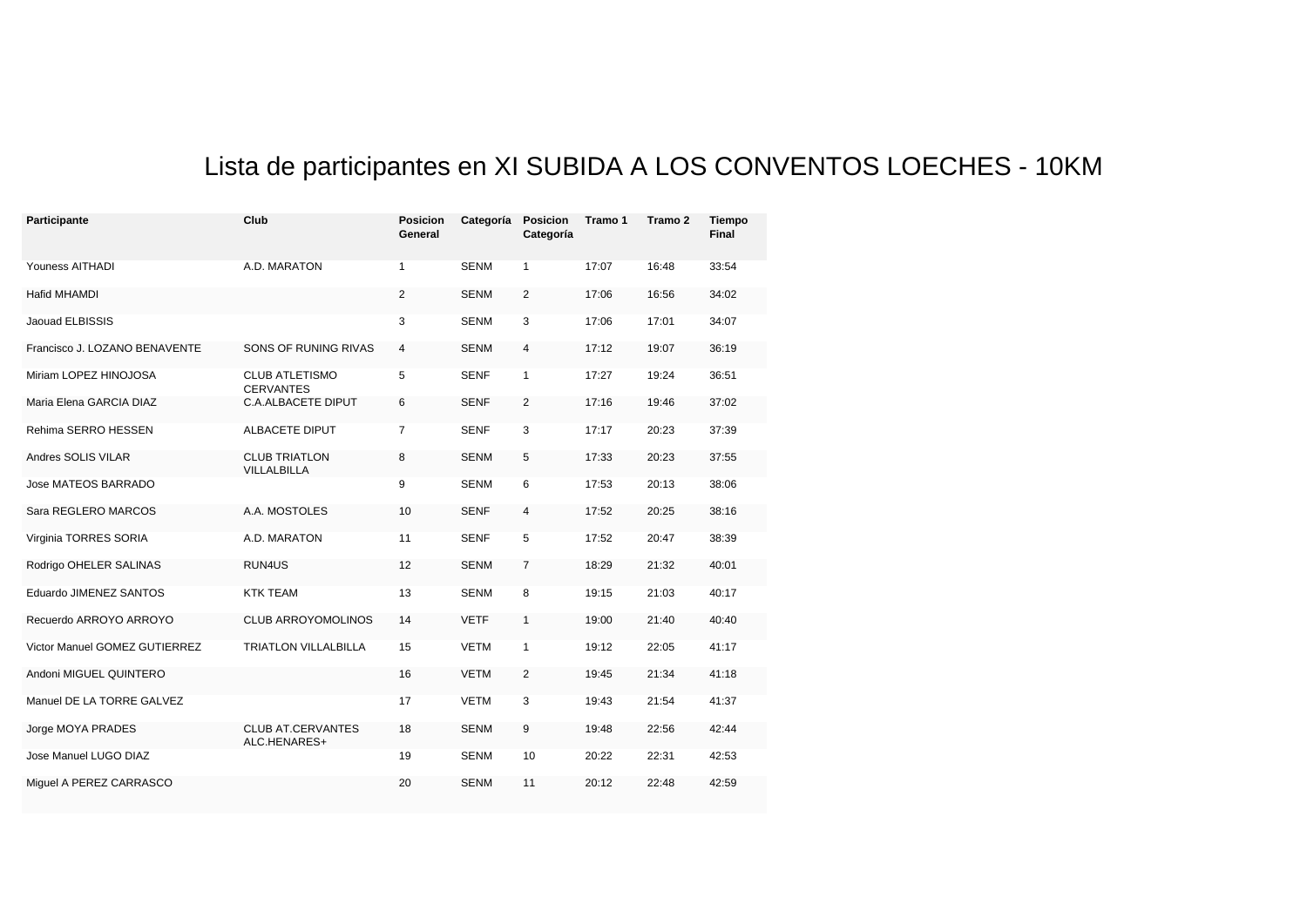| Arturo ACEBES ROJO             | C.A. MEJORADA DEL<br>CAMPO | 21 | <b>SENM</b> | 12           | 20:32 | 22:48 | 43:20 |
|--------------------------------|----------------------------|----|-------------|--------------|-------|-------|-------|
| Jose Enrique MARTINEZ GARCIA   |                            | 23 | <b>SENM</b> | 13           | 20:45 | 23:08 | 43:53 |
| Marta DE LA CAL PARLODIO       |                            | 22 | SENF        | 6            | 20:45 | 23:08 | 43:53 |
| Fernando BERMEJO SERRANIA      |                            | 24 | <b>VETM</b> | 4            | 20:42 | 23:45 | 44:26 |
| Pablo COVARRUBIAS HERRERA      | C.A.LOECHES                | 25 | SENM        | 14           | 21:06 | 23:28 | 44:34 |
| Susana MORILLO MORANTE         | CLUB AJALKALA              | 27 | SENF        | 7            | 20:57 | 23:52 | 44:49 |
| Monserrat AGUDO VICENTE        |                            | 26 | SENF        | 8            | 20:58 | 23:52 | 44:49 |
| Javier LOPEZ PAREJA            | C.A.LOECHES                | 29 | <b>SENM</b> | 15           | 21:07 | 24:36 | 45:42 |
| Nieves RODRIGUEZ GARCIA        |                            | 28 | <b>VETF</b> | 2            | 21:06 | 24:37 | 45:42 |
| Francisco BRAVO SANCHEZ        |                            | 30 | <b>VETM</b> | 5            | 21:16 | 24:54 | 46:10 |
| Victor David ALTARES MANZANERO |                            | 31 | SENM        | 16           | 21:37 | 25:02 | 46:39 |
| Juan UCEDA                     |                            | 32 | <b>SENM</b> | 17           | 22:34 | 24:18 | 46:51 |
| Javier GINER SANTONJA          |                            | 33 | <b>SENM</b> | 18           | 22:32 | 24:32 | 47:04 |
| Jorge MARQUEZ SIEVERS          |                            | 34 | <b>SENM</b> | 19           | 21:54 | 25:44 | 47:37 |
| Ruben GARCIA RAMOS             |                            | 35 | <b>JUNM</b> | $\mathbf{1}$ | 23:52 | 23:48 | 47:39 |
| Ruben GARCIA DEL HOYO          |                            | 36 | <b>SENM</b> | 20           | 22:22 | 25:29 | 47:51 |
| Antonio HERMOSILLA ABALOS      |                            | 37 | SENM        | 21           | 22:33 | 25:30 | 48:02 |
| Mamen PEÃ'ALVER FUENTES        | UNION ATLETICA COSLADA     | 38 | VETF        | 3            | 22:38 | 25:31 | 48:09 |
| Felipe MEJIAS GOMEZ            |                            | 39 | <b>SENM</b> | 22           | 22:20 | 25:58 | 48:17 |
| Francisco Javier LOPEZ MOREIRA |                            | 40 | <b>VETM</b> | 6            | 23:17 | 25:43 | 49:00 |
| Juan A. PUERTA MARTINEZ        |                            | 41 | <b>SENM</b> | 23           | 23:44 | 25:29 | 49:13 |
| Roberto FERNANDEZ MARTIN       |                            | 42 | <b>SENM</b> | 24           | 22:38 | 27:36 | 50:13 |
| Julio JIMENEZ IZQUIERDO        |                            | 43 | <b>VETM</b> | 7            | 23:10 | 27:20 | 50:30 |
| Azucena ALCAIDE SALMERON       | <b>KTK TEAM</b>            | 44 | <b>SENF</b> | 9            | 24:09 | 26:24 | 50:33 |
| Jose Aurelio GONZALEZ ROMO     |                            | 45 | <b>SENM</b> | 25           | 24:31 | 26:09 | 50:40 |
| Santiago GOMEZ NAVARRETE       |                            | 46 | <b>VETM</b> | 8            | 23:17 | 27:25 | 50:42 |
| Victor ALCALDE SANCHEZ         |                            | 47 | <b>SENM</b> | 26           | 23:54 | 27:00 | 50:54 |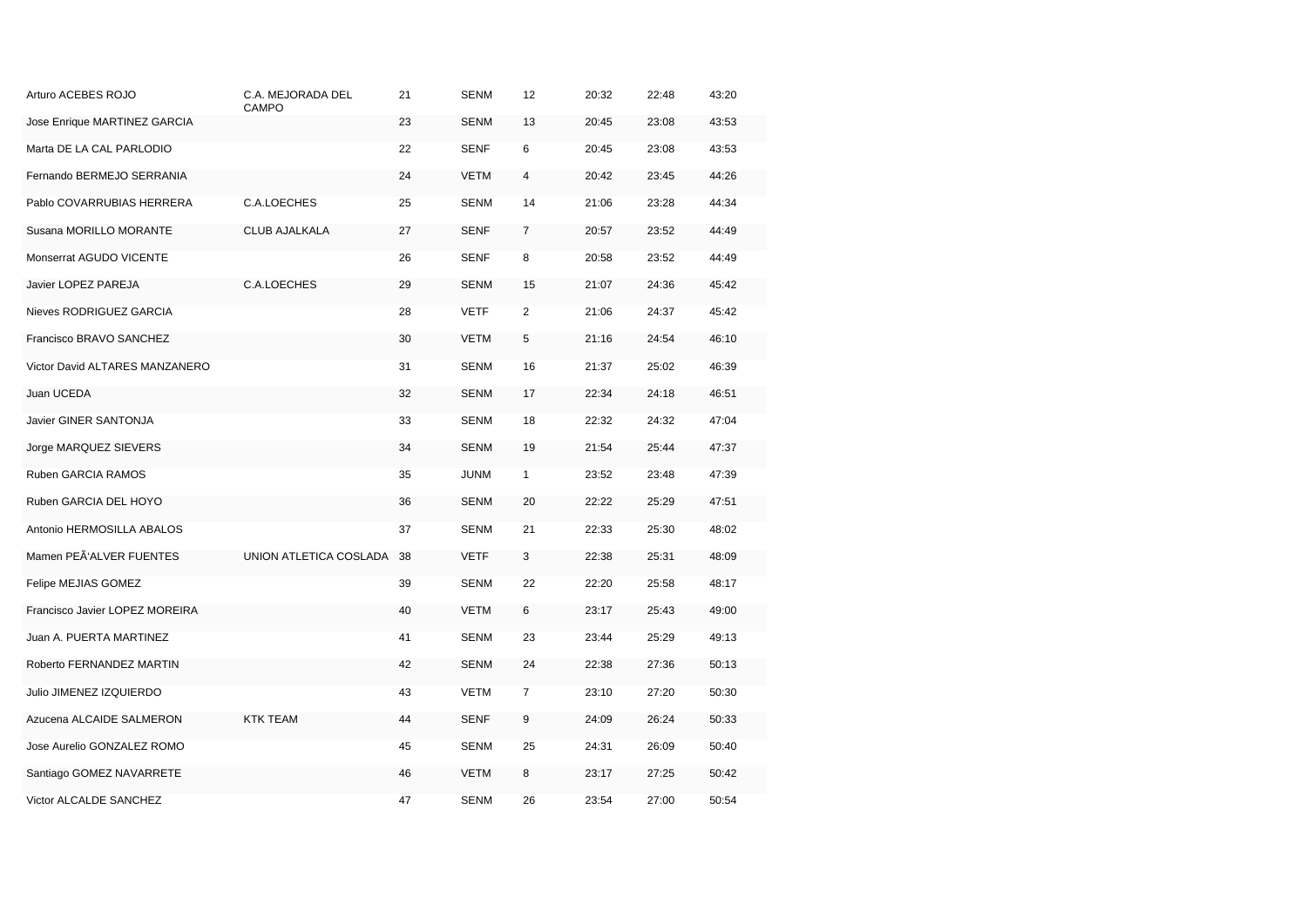| Julian MERLON RODRIGUEZ                |                      | 48 | <b>VETM</b> | 10 | 23:19 | 28:11 | 51:30   |
|----------------------------------------|----------------------|----|-------------|----|-------|-------|---------|
| David LAZARO-CARRASCO SANZ-<br>VIVEROS |                      | 49 | <b>VETM</b> | 9  | 24:40 | 26:50 | 51:30   |
| Juan SALGADO                           |                      | 50 | <b>SENM</b> | 27 | 23:51 | 28:03 | 51:54   |
| Francisco Manuel MORA ARROYO           | C.A.LOECHES          | 51 | <b>VETM</b> | 11 | 24:00 | 28:15 | 52:14   |
| Maria Paloma LOPEZ PRIETO              | C.A.LOECHES          | 52 | <b>VETF</b> | 4  | 24:00 | 28:14 | 52:14   |
| Marcos GARCIA HIDALGO                  |                      | 53 | <b>VETM</b> | 12 | 24:41 | 27:43 | 52:23   |
| Jose L. GUERERO SANCHEZ                |                      | 54 | <b>SENM</b> | 28 | 24:48 | 27:51 | 52:38   |
| Ruben GOMEZ SERRA                      | CD. OROPESACORRE     | 55 | <b>VETM</b> | 13 | 24:42 | 28:02 | 52:43   |
| Antonio JosÉ MARTÃ∙NEZ ROMERO          |                      | 56 | SENM        | 29 | 25:00 | 27:44 | 52:43   |
| Manuel ALCAZAR PRIOR                   |                      | 57 | SENM        | 30 | 24:26 | 28:21 | 52:47   |
| Alfonso GARCIA SANCHO                  |                      | 58 | <b>VETM</b> | 14 | 24:51 | 28:01 | 52:51   |
| Daniel BASABE DEL PINO                 | CLUB DE MONTAÑA CSIC | 59 | <b>SENM</b> | 31 | 24:09 | 29:05 | 53:13   |
| Antonio BOLTRAN PALOMAR                |                      | 60 | SENM        | 32 | 24:46 | 28:39 | 53:24   |
| Jose Manuel GALLEGO PLAZA              |                      | 61 | <b>SENM</b> | 33 | 24:45 | 28:40 | 53:25   |
| Diego VARA BENITO                      |                      | 62 | SENM        | 34 | 24:47 | 28:49 | 53:35   |
| Miguel DIAZ DOMINGUEZ                  | CLUB MONTAÑA CSIC    | 63 | SENM        | 35 | 24:44 | 28:59 | 53:43   |
| Raul ESCUDERO PELAEZ                   |                      | 64 | SENM        | 36 | 25:43 | 30:03 | 55:46   |
| Javier BARRIENTOS MARTIN               |                      | 66 | <b>SENM</b> | 37 | 27:04 | 29:05 | 56:09   |
| Daniel GONZALEZ JURADO                 |                      | 65 | <b>VETM</b> | 15 | 27:04 | 29:05 | 56:09   |
| Maria Jose CERRO PINES                 |                      | 67 | <b>SENF</b> | 10 | 25:26 | 31:45 | 57:10   |
| Francisco J CALVO PATIÃ'O              |                      | 68 | <b>VETM</b> | 16 | 25:22 | 31:49 | 57:10   |
| Laura CORTES JIMENEZ                   |                      | 69 | <b>SENF</b> | 11 | 26:03 | 31:37 | 57:40   |
| David SORIA MARTINEZ                   |                      | 70 | <b>SENM</b> | 38 | 29:51 | 29:24 | 59:15   |
| Sebastian NEGRIN CRUZ                  |                      | 71 | <b>VETM</b> | 17 | 25:51 | 34:48 | 1:00:39 |
| Mª ANGELES GIL MORENO                  |                      | 73 | <b>VETF</b> | 5  | 28:19 | 34:17 | 1:02:36 |
| Rocio SIERRA ORTIZ                     |                      | 72 | <b>SENF</b> | 12 | 28:19 | 34:17 | 1:02:36 |